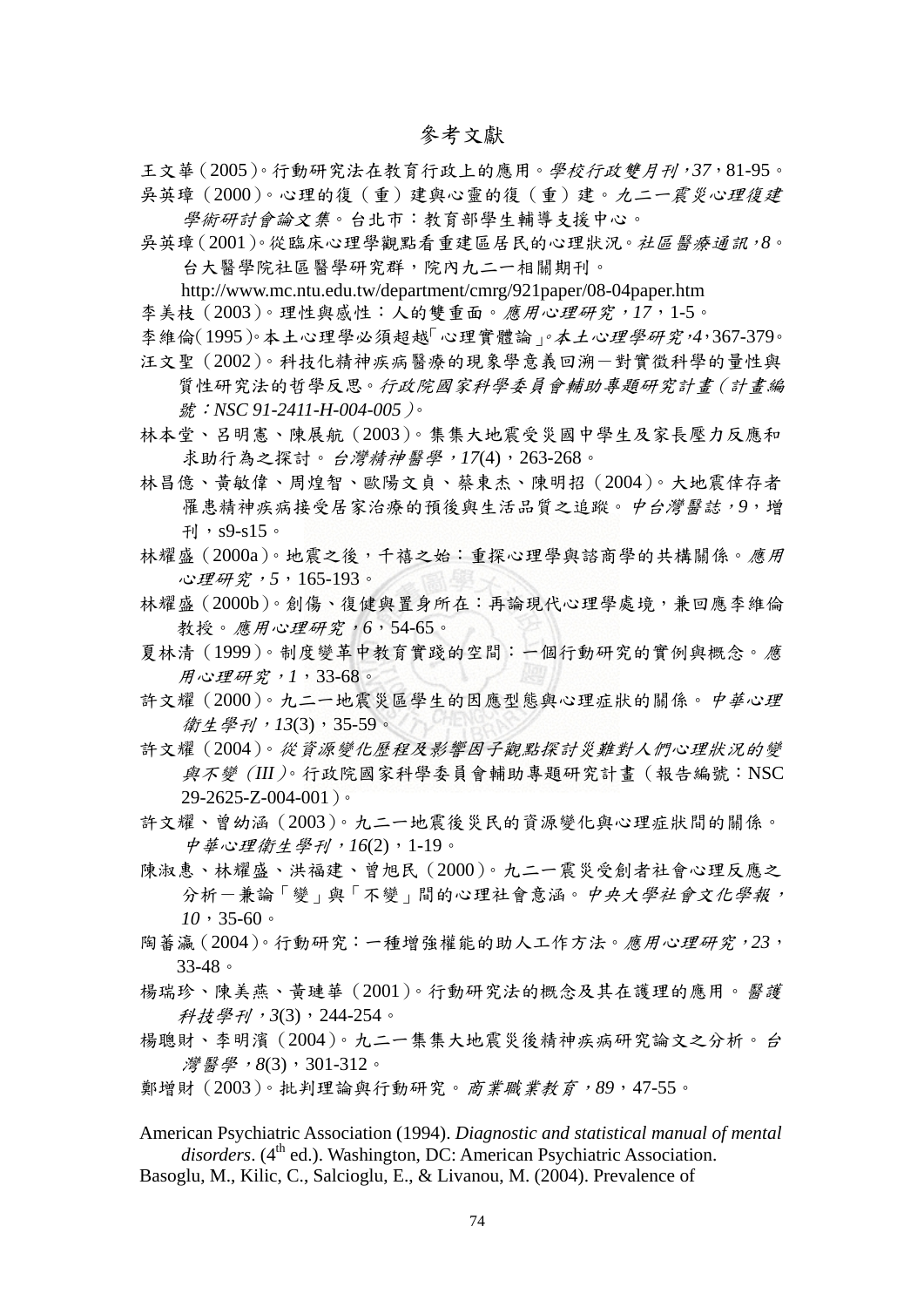posttraumatic stress disorder and comorbid depression in earthquake survivors in Turkey: An epidemiological study[Abstract]. *Journal of Traumatic Stress, 17*(2), 133-141.

- Blagys, M. D., & Hilsenroth, M. J. (2002). Distinctive activities of cognitive-behavioral therapy: A review of the comparative psychotherapy process literature. *Clinical Psychology Review, 22*, 671-706.
- Blake, D. D., & Sonnenberg, R. T. (1998). Outcome research on behavioral and cognitive-behavioral treatments for trauma survivors. In V. M. Follette, J. I. Ruzek, & F. R. Abueg (Eds.). *Cognitive-behavioral therapy for trauma* (pp. 15-17). New York: Guilford Press.
- Breadley, R., Green, J., Russ, E., Dutra, L., & Western, D. (2005). A multidimentional meta-analysis of psychotherapy for PTSD. *The American Journal of Psychiatry, 162*(2), 214-227.
- Brewin, C. R., & Holmes, E. A. (2003). Psychological theories of posttraumatic stress disorder. *Clinical Psychology Review, 23*, 339-376.
- Calhoun, L. G., & Tedeschi, R. G. (1998). Beyond recovery from trauma: Implications for clinical practice and research. *Journal of Social Issue, 54,* 357-371.
- Eells, T. D. (1997). Psychotherapy case formulation: history and current status. In T. D. Eells (Ed.). *Handbook of psychotherapy case formulation* (pp. 1-25). New York: Guilford Press.
- Ehlers, A., & Clark, D. M. (2000). A model of posttraumatic stress disorder. *Behaviour Research and Therapy, 38*, 319-345.
- Ehlers, A., & Clark, D. M. (2003). Early psychological intervention for adult survivors of trauma: A review. *Biological Psychiatry, 53*, 817-826.
- Erdur, O. (2004). *Psychological reactions of Turkish earthquake survivors*.Unpublished doctoral dissertation, the University of Texas at Austin.
- Foa, E. B., Molnar, C., & Cashman, L. (1995). Change in rape narratives during exposure therapy for PTSD. *Journal of Traumatic Stress, 8*, 675-690.
- Foa, E. B., Steketee, G., & Rothbaum, B. O. (1989). Behavioral/cognitive conceptualization of posttraumatic stress disorder. *Behavior Therapy, 20*, 155-176.
- Follette, V. M., Palm, K. M., & Hall, M. L. R. (2004). Acceptance, mindfulness, and trauma. In S. C. Hayes, V. M. Follette, & M. M. Linehan (Eds.), *Mindfulness and acceptance: Expanding the cognitive-behavioral tradition* (pp. 192-208). New York: Guilford Press.
- Follette, V. M., Ruzek, J. I., & Abueg, F. R. (1998). A contextual analysis of trauma: theoretical considerations. In V. M. Follette, J. I. Ruzek, & F. R. Abueg (Eds.), *Cognitive-behavioral therapies for trauma* (pp. 3-14). New York: Guilford Press.
- Forsyth, D. R., & Strong, S. R. (1986). The scientific study of counseling and psychotherapy: a unificationist view. *American Psychologist, 41*(2), 113-119.
- Goenjian, A. K., Steinberg, A. M. Najarian, L. M., Fairbanks, L. A., Tashjian, M., & Pynoos, R. S. (2000). Prospective study of posttraumatic stress, anxiety, and depressive reactions after earthquake and political violence. *American Journal of Psychiatry, 157*(6), 911-916.
- Goldfried, M. R. (2003). Cognitive-behavior therapy: Reflections on the evolution of a therapeutic orientation. *Cognitive Therapy and Research, 27*(1), 53-69.
- Greenberg, L. S. & Newman, F. L. (1996). An approach to psychotherapy change process research: introduction to the special section. *Journal of Consulting and Clinical Psychology, 54*(3), 435-438.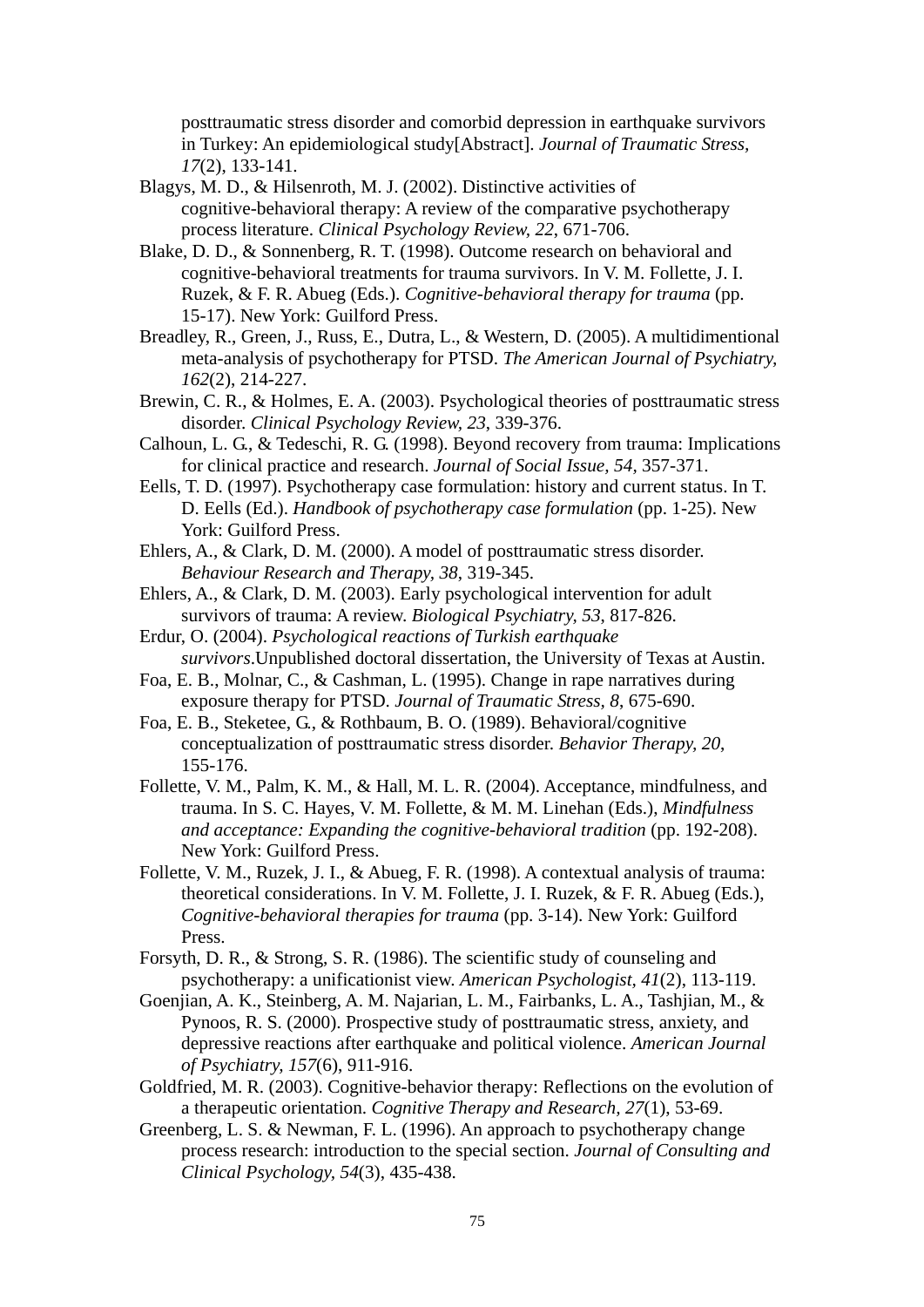- Greenberg, L. S. (1986). Change process research. *Journal of Consulting and Clinical Psychology, 54*(1), 4-9.
- Grinage, B. D. (2003). Diagnosis and management of post-traumatic stress disorder. *American Family Physician, 68*(12), 2041-2048.
- Harvey, A. G., Bryant, R. A., & Tarrier, N. (2003). Cognitive behaviour therapy for posttraumatic stress disorder. *Clinical Psychology Review, 23*, 501-522.

Hayes, S. C., Follette, W. C., & Follette, V. M. (1995). Behavior therapy: A contextual approach. In A. S. Gurman & S. B. Messer (Eds.), *Essential psychotherapies: Theory and practice* (pp.128-181). New York: Guilford Press.

Herman, J. L. (1992). *Trauma and recovery*. New York: Basic Book.

- Hill, C. E. (1990). Exploration in-session process research in individual psychotherapy: a review. *Journal of Consulting and Clinical Psychology, 58*(13), 288-194.
- Jacobson, N. S., Schmailing, K. B., Holtzworth-Munroe, A., Katt, J. L., Wood, L. F., & Follette, V. M. (1989). Research-structured vs. clinically flexible version of social learning-based material therapy. *Behaviour Research and Therapy, 27*, 173-180.
- Jia, F., Yang, D., Wang, X., Zhang, B., Xue, G.. M., Men, X. M. et al. (1999). Results of the MMPI of those paralyzed in the Tangshan earthquake 21 years later[Abstract]. *Chinese Mental Health Journal, 13*(5), 297.
- Jordan, K. (2001). Working with trauma survivors with PTSD: An overview of assessment, diagnosis, and treatment. *Counseling and Human Development, 34*(1), 1-12.
- Kanfer, F. H. (1985). Target selection for clinical change programs. *Behavioral Assessment, 7*, 7-20.
- KiliA, C., & Ulusoy, M. (2003). Psychological effects of the November 1999 earthquake in Turkey: An epidemiological study. *Acta Psychiatrica Scandinavica, 108*(3), 232-238.
- Klass, C. S. (1996). *Home visiting: Promoting healthy parent and child development*. Baltimore, Md.: P.H. Brookes Pub. Co.
- Kou, C. J., Tang, H. S., Tsay, C. J., Lin, S. K., Hu, W. H., & Chen, C. C. (2003). Prevalence of psychiatric disorders among bereaved survivors of a disastrous earthquake in Taiwan. *Psychiatric Services, 54*(2), 249-251.
- Lai, T. J., Chang, C. M., Connor, K., Lee, L. C., & Davidson, J. (2004). Full and partial PTSD among earthquake survivors in rural Taiwan. *Journal of Psychiatric Research, 38*(3), 313-322.
- Lewis, J. A., Lewis, M. D., Daniel, J. A., & D'Andrea, M. J. (2003). *Community counseling empowerment: strategies for a diverse society*. Pacific Grove, CA: Brook/Cole.
- Linehen, M. M. (1993). *Cognitive-behavioral treatment of borderline personality disorder*. New York: Guilford Press.
- Mahrer, A. R. (1988). Discovery-oriented psychotherapy research: rationale, aims, and methods. *American Psychologist, 43*(9), 694-702.
- Mahrer, A. R., & Boulet, D. B. (1999). How to do discovery-oriented psychotherapy research. *Journal of Clinical Psychology, 55*(12), 1481-1493.
- McFall, M., Malte, C., Fontana, A., & Rosenheck, R. A. (2000). Effects of an outreach intervention on use of mental health services by veterans with posttraumatic stress disorder. *Psychiatric Services, 51*(3), 369-374.
- Meichenbaum, D., & Fong, G. (1993). How individuals control their own minds: A constructive narrative perspective. In D. M. Wegner  $& J.$  W. Pennebaker (Eds.),